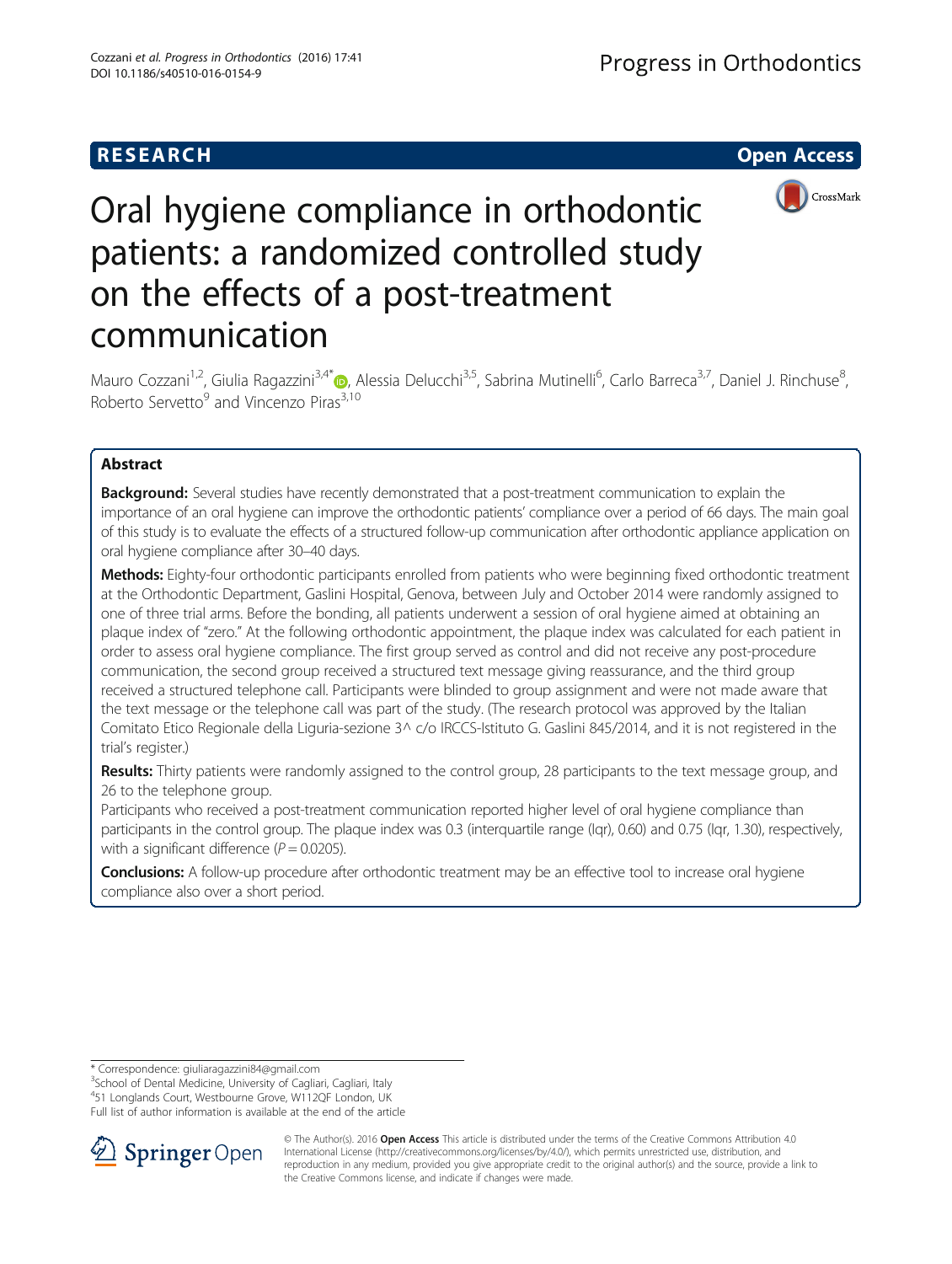#### Background

#### Oral hygiene in orthodontics

Oral hygiene is an important factor controlled by the patient during orthodontic treatment, which can affect the quality and timing of the therapy. Previous studies have demonstrated a rapid decline in oral hygiene compliance after the initial bonding, and the appliance favors plaque accumulation and represents an obstruction to the hygiene procedures [\[1](#page-5-0)].

Optimal oral hygiene requires thorough and clear professional instructions, adequate tools, and patient motivation, which is an essential factor to obtain compliance [[2, 3](#page-5-0)]. A systematic review of randomized controlled trials conducted by Gao and colleagues [[4\]](#page-5-0) showed varied success in using motivational approaches, which are potentially more useful to achieve behavioral changes than conventional health education, focusing on disseminating information and giving normative advice. Studies in medicine and dentistry have asserted that active reminders induce positive behavioral change and disease prevention. A 2009 systematic review of the influence of text messages on behavior changes in the medical field demonstrated positive behavior changes in 13 of the 14 studies examined by the authors, including smoking cessation therapy, diabetes self-management, and anti-obesity behavior [[5\]](#page-5-0). In dentistry, telephone calls and text messages can reduce appointment no-show rates [[6](#page-5-0)–[8](#page-5-0)].

A follow-up procedure, which provides encouragement and reassurance after orthodontic treatments, may be helpful in reducing the participants' feeling of uncertainty and anxiety. The gate control theory [\[9](#page-5-0)], which integrates the sensory aspects of pain with cognitive behavioral and psychological factors, indicates that both anxiety and stress are directly correlated with the perception of pain that can be considered like a negative stimulus to obtain a proper behavior. Several studies have recently demonstrated that a telephone call or a text message from a healthcare provider during the first hours following orthodontic treatment significantly decreases post-procedural pain and anxiety [\[10](#page-5-0)–[12\]](#page-5-0), facilitating also health-related lifestyle changes [\[13](#page-5-0)], as these patients are less worried and they showed more aptitude for following oral hygiene instructions.

Bowen and colleagues [[14\]](#page-5-0) have shown text messaging to be an effective tool for improving oral hygiene compliance in orthodontic patients.

A post-procedure communication between the orthodontist and the patients demonstrates that the orthodontist is concerned about patient's well-being, increasing patient's satisfaction, and improving orthodontist-patient relation. Reinforcing reciprocal confidence, the orthodontist will obtain a better adherence to oral hygiene protocol, making patients more aware about the advantages of a correct behavior [\[15](#page-5-0)].

The aim of this study was to investigate in a short period of time the effects of a post-procedure communication on the oral hygiene compliance in a cohort of participants who underwent orthodontic treatments. As a secondary outcome, this research evaluated the best way to communicate with patients after the treatment to obtain the most compliance, comparing the effects of a structured telephone call to the ones of a structured text message.

# **Methods**

#### Guidelines

The study was conducted according to current guidelines of CONSORT 2010 [[16\]](#page-5-0) (Fig. [1](#page-2-0)).

#### Subjects, eligibility criteria, and setting

Participants were enrolled from patients who were beginning fixed orthodontic treatment at the Orthodontic Department, Gaslini Hospital, Genova, between July and October 2014. Ninety-six subjects were examined, and 88 patients fulfilled the inclusion criteria. Among these 88 patients, 84 patients and their parents consented to participate in the study. Fifteen male and 15 female participants with a mean age of 13.5 (SD, 1.7) were randomly assigned to the control group; 12 male and 16 female participants with a mean age of 12.8 (SD, 1.5), to the text message group; and 16 male and 10 female participants with a mean age of 13.6 (SD, 1.7), to the telephone group (Table [1](#page-2-0)).

Prior to participation, informed consent was obtained from all participants and from the parents of children younger than 18 years old. Inclusion criteria were participants' age between 10 and 19 years, access to a mobile phone, orthodontic treatment with fixed maxillary selfligating appliances, no extraction treatment, no previous orthodontic treatment, no chronic usage of analgesic medications, no previous pain-related pathology or disease, and with permanent dentition.

#### Randomization method

Participants were randomly assigned to one of three intervention trial arms by means of a block randomization performed by the Department of Epidemiology and Biostatistics of IRCCS-Istituto G. Gaslini.

#### Treatment protocol and process

Group 1 served as the control, and participants did not receive any kind of structured follow-up. Participants in group 2 received a structured text message offering encouragement and enquiring about participants' well-being after their initial orthodontic treatment. Participants in group 3 received a structured telephone call after a few hours from orthodontic appliance placement. The phone calls and text message were performed 5–7 h after the bonding by the orthodontists. The structure of the call consisted of the following aspects: (i) to thank the participant for participating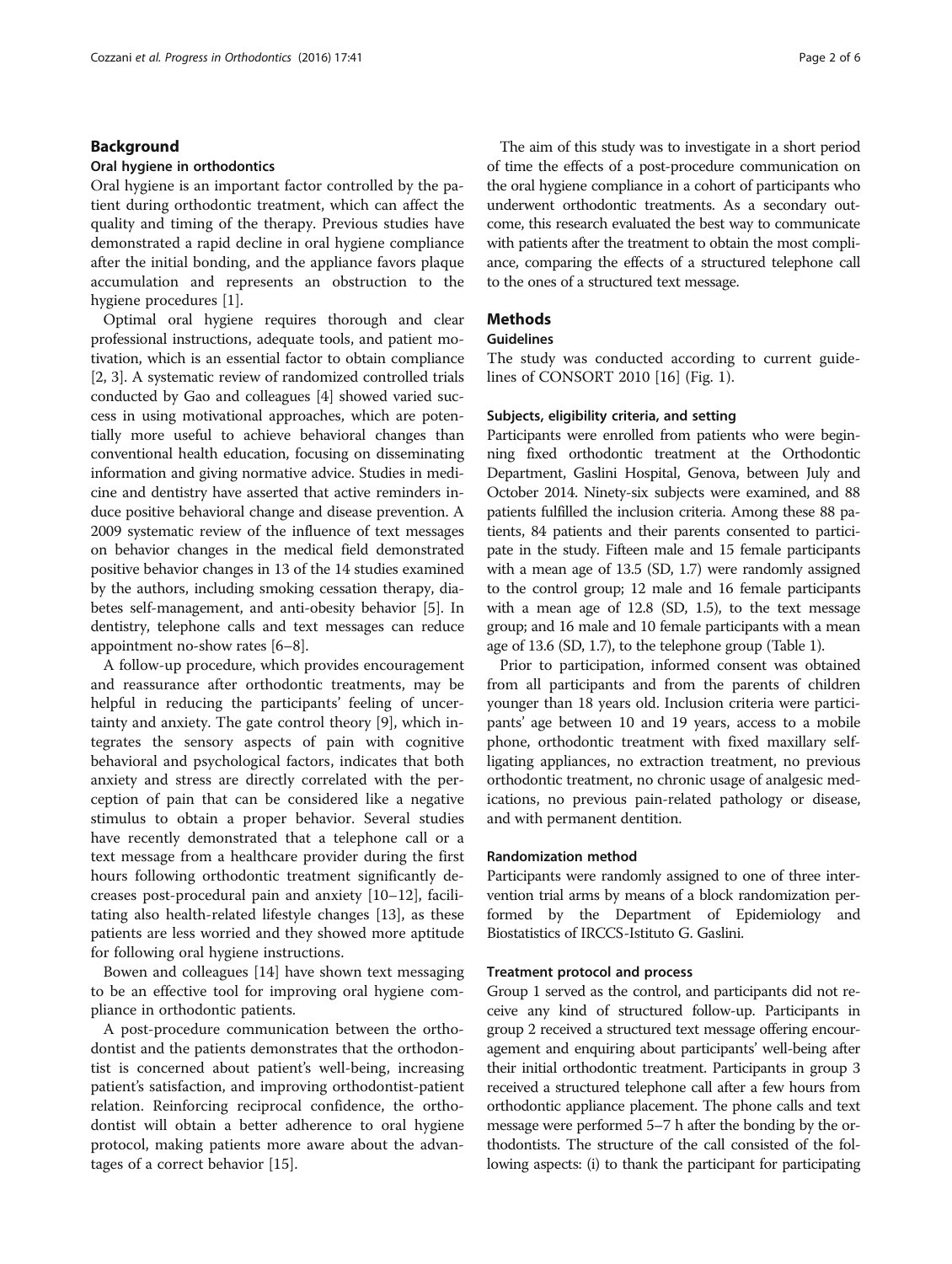<span id="page-2-0"></span>

in the study and for attending the previous orthodontic appointment, (ii) to explain possible reasons of pain or discomfort, (iii) to encourage appropriate dental hygiene, (iv) to recommend adequate use of painkillers/analgesics, and (v) to stress the importance of a positive attitude towards orthodontic treatment.

All patients were bonded with fixed self-ligating maxillary appliances, but depending on the degree of crowding, some variation of the initial arch wire may have occurred in certain cases. This was not accounted for during the randomization process.

The participants and their caregivers in the case of youngsters were informed on the possible consequences

**Table 1** Descriptive statistics (ratio males/females and mean age) of the groups control, text message, and phone call

|                      | Control    | Text message | Phone call |  |
|----------------------|------------|--------------|------------|--|
|                      | $(N = 30)$ | $(N = 28)$   | $(N = 26)$ |  |
| Ratio male to female | 15:15      | 12:16        | 16:10      |  |
| Age                  |            |              |            |  |
| Mean (SD), years     | 13.5(1.7)  | 12.8(1.5)    | 13.6(1.7)  |  |
| Range, years         | 10 to 18   | 10 to 16     | 11 to 17   |  |

of orthodontic treatment, such as pain, ulcers, difficulty in chewing hard food, subsequent changes in the daily diet, and remedies which could reduce discomfort. Before the bonding, all patients underwent a session of oral hygiene aimed at obtaining an plaque index of "zero" and they also received standardized instructions on oral hygiene procedures. At the following appointment, after about 30–40 days, the participants' compliance to oral hygiene was measured using the modified Silness and Loe index, a specific orthodontic index of plaque tool [[17, 18\]](#page-5-0). It was recorded by analyzing the amount of plaque circulating a periodontal probe between the bracket base and free gingival margin at six sites around each bonded tooth. The plaque index (PI) was scored as described in Table [2](#page-3-0).

One measurement was recorded for each examined site; the sum of these was divided by six to obtain the average of the plaque index for every tooth. The sum of averages was again divided by the number of total teeth.

# **Objectives**

The plaque index at T1 of the control group was compared to the one at T1 of the patients, who received a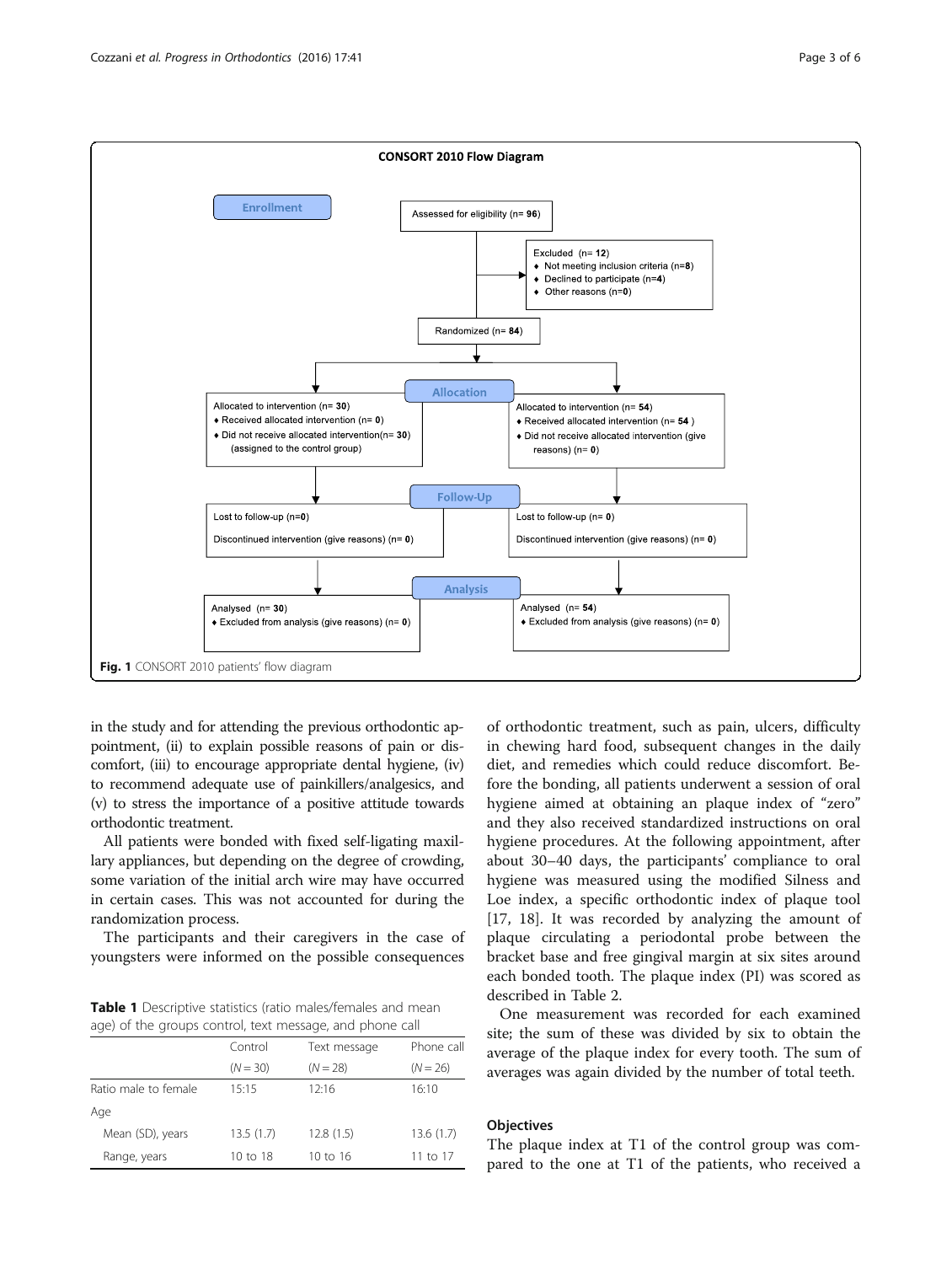<span id="page-3-0"></span>Table 2 Plaque index (PI) codification

| No plaque                                                                              |
|----------------------------------------------------------------------------------------|
| Discontinuous band of plaque at gingival<br>margin identified just by a probe          |
| Visible but moderate band of plaque at the<br>gingival margin and at the tooth surface |
| Copious amount of plaque covering 2/3 or<br>more of surface                            |

post-procedure communication, to evaluate if a followup communication after orthodontic treatment may be an effective tool to increase oral hygiene compliance.

To investigate the secondary outcome, the plaque index at T1 of the patients that received a structured text message was compared to the results of the third group, who received a structured telephone call, to demonstrate which approach is the most effective.

#### Blinding

Participants were blinded to group assignment and were not made aware that the text message or the telephone call was part of the study. A blinded examiner performed data collection and analysis. A blinded examiner was calibrated for PI analysis by performing repeated measurements on orthodontic patient volunteers.

#### Data analysis

The outcome (plaque index (PI)) was expressed as median and interquartile range (Iqr), because it was not normally distributed (Shapiro-Wilk test,  $P < 0.001$ ). The estimation was run at first to compare the groups with and without a post-procedure communication (primary outcome). Then, the analysis was limited to evaluate the difference between effect of telephone call and structured text message (secondary outcome). The comparisons were performed using the two-sample Wilcoxon rank-sum (Mann–Whitney) test.

The  $\alpha$  level was fixed at 0.05 in the primary outcome. For the secondary outcome, it was decreased to the threshold of 0.0167 for detecting statistically significant results after adjusting for subgroup multiple comparison analysis (Bonferroni correction).

The sample size was estimated a priori assuming a PI difference of 0.64 as reported from Eppright et al. [\[15](#page-5-0)] between the two groups of patients receiving a postprocedure communication and controls. The sample size needed amounted to 90 individuals,  $(SD = 1.0; α level =$ 0.05; power = 0.8;  $N1/N2 = 2/1$ , divided into 60 subjects for the communication group and 30 for the control group.

The statistician, who performed all the statistical analyses, was blinded to the name of the participants and the group assignment.

Statistical analysis was run using STATA 14 (StataCorp LP, College Station, TX).

#### Results

#### Post-procedure communication group vs control group

Patients, who were contacted after bonding by means of a short text message or a telephone call (communication group), showed a plaque index lower than patients without contact after bonding (control group). In fact, it was 0.3 (Iqr, 0.60) and 0.75 (Iqr, 1.30), respectively, with a significant difference (Wilcoxon rank-sum,  $P = 0.0205$ ; Table 3, Fig. [2](#page-4-0)).

#### Text message group vs telephone call group

The difference between the text message group and the telephone call group on oral hygiene compliance (secondary outcome) did not reach the minimum α level of 0.0167 (Table [4\)](#page-4-0) requested for subgroup analysis. The plaque index was 0.65 (Iqr, 0.60) in the text message group and 0.34 (Iqr, 0.23) in the telephone call group (Wilcoxon rank-sum,  $P = 0.5980$ ).

# **Discussion**

# The plaque index

We analyzed the effects of two structured orthodontic follow-up procedures, a telephone call or a text message, on oral hygiene compliance after the application of orthodontic appliance.

We noticed that the oral hygiene compliance, measured by the mean plaque index, was lower in the control group compared with the patients who received a post-treatment communication.

The oral hygiene compliance of groups 2 (text message) and 3 (telephone call) showed a non-statistically significant difference. However, this last analysis was a subgroup analysis with multiplicity problems. To really evaluate the difference between the two communication methods, a new research is needed. In fact, it cannot be excluded that the effect of a communication with a text message with respect to that of a telephone call can be different. The difference also in median values of the plaque index, together with the interquartile range amount, between the two groups could raise some doubts about a real difference in influence on oral hygiene between the two communication procedures.

Table 3 Plaque index (PI) change recorded at the first orthodontic checkup 1 month after professional cleaning and prophylaxis instruction

|                         | Communication group Control group Comparison $(P)^a$<br>$(n = 28 + n = 26)$ | $(n = 30)$ |        |
|-------------------------|-----------------------------------------------------------------------------|------------|--------|
| Plaque index            |                                                                             |            |        |
| Median,<br>(lqr)        | 0.3(0.60)                                                                   | 0.75(1.30) | 0.0205 |
| lgr interguartile range |                                                                             |            |        |

Two-sample Wilcoxon rank-sum (Mann–Whitney) test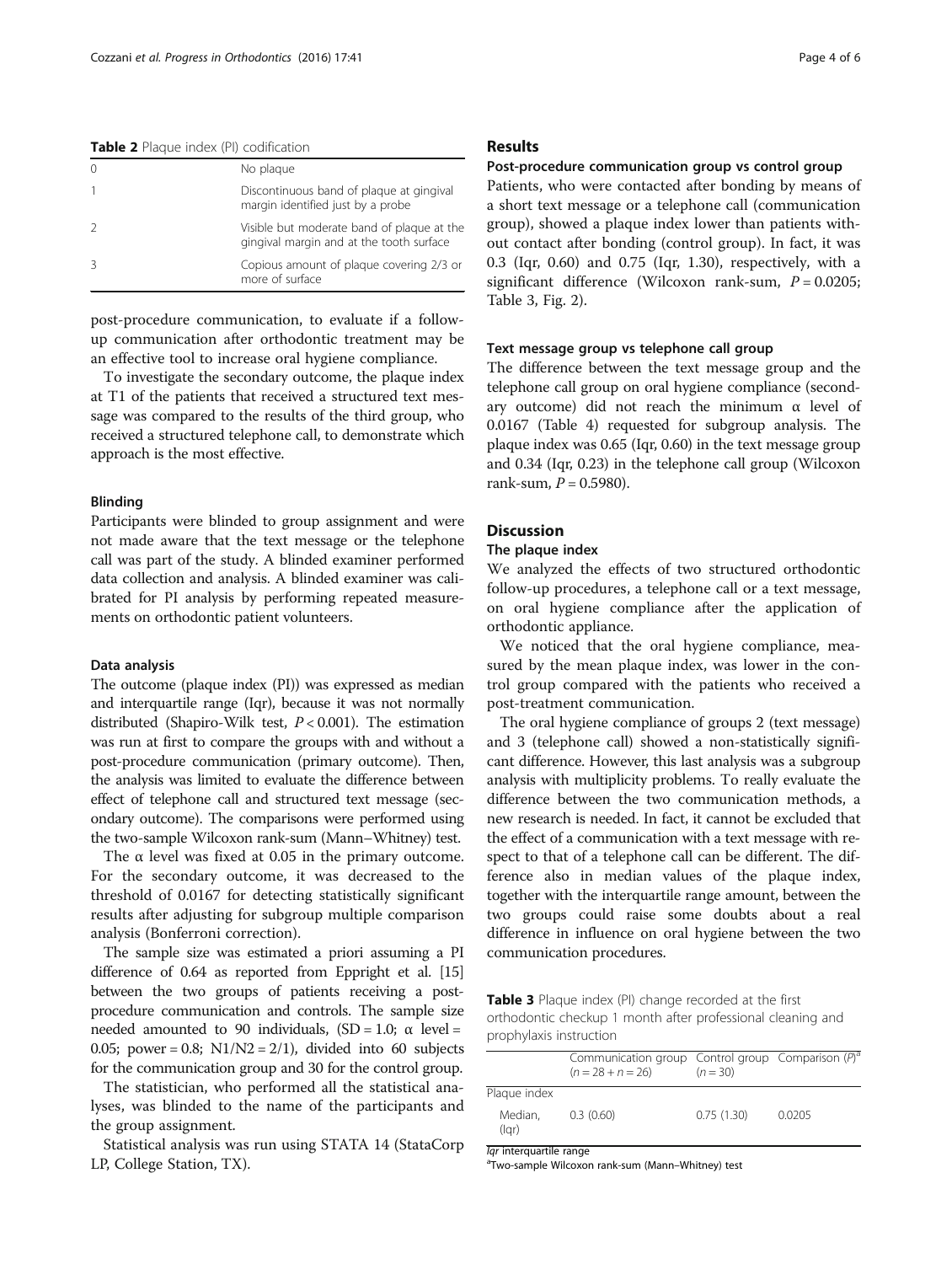<span id="page-4-0"></span>

On the other hand, in this study design, the two methods were combined into one group only for a primary evaluation, because they are both commonly used in daily practice.

The theory of token economy [\[19\]](#page-5-0) maintains that both positive and negative reinforcements are essential to obtain a proper behavior and to avoid the extinction process, described by Skinner [\[20\]](#page-5-0). The lack of compliance may be explained by the pain associated with orthodontic procedures and by the absence of adequate encouragement. We believe that post-procedure interventions may facilitate healthrelated lifestyle changes, reducing the individual perception of pain (negative stimulus) and promote correct habits (positive stimulus). Significant correlation has been demonstrated between psychological factors and individual perception of pain, which can influence negatively the compliance, as patients worried about pain are less inclined to follow the correct rules. The positive stimulus is represented by the promotion of correct habits, encouraging appropriate dental hygiene and stressing the importance of a positive attitude towards orthodontic treatment.

In contrast to the social psychology literature, it takes a median time of 66 days to have significant results and to turn a behavior into an automatic habit [\[21](#page-5-0), [22\]](#page-5-0). In our study, differences in oral hygiene measures were seen at

Table 4 Plaque index change recorded at the first orthodontic checkup 1 month after professional cleaning and instruction in the telephone call and text message groups

|                         | $(n = 26)$          | Group phone call Group text message Comparison $(P)^a$<br>$(n = 28)$ |      |
|-------------------------|---------------------|----------------------------------------------------------------------|------|
| Plaque index            |                     |                                                                      |      |
| (lqr)                   | Median, 0.23 (0.60) | 0.34(0.65)                                                           | 0598 |
| lar intorausetilo rongo |                     |                                                                      |      |

*lqr* interquartile range<br><sup>a</sup>Two-sample Wilcoxon rank-sum (Mann–Whitney) test

T1, which was two appointments after baseline. Instead, Eppright et al. [[15](#page-5-0)] demonstrated significantly lower plaque index scores in the text message group just at T2, which was four appointments or an average of 5.44 months after baseline (T0). Our results show that a text message, used as an active reminder, can induce positive behavioral change also after a short period of time.

Psychological approaches, such as the cognitive restructuring method, which provide encouragement and reassurance to reduce patients' anxiety and feeling of uncertainty, may have a positive impact on the individual perception of pain [\[10](#page-5-0)–[12\]](#page-5-0). In our previous study, a verbal communication approach (i.e., spoken words) proved to be more powerful than a written approach on the perception of pain. Through a telephone call, it is possible to demonstrate empathy, understanding, and sharing other people's emotions and feelings. Engaged communication has been linked to decreasing patient anxiety that can lead to physiological effects and improved outcomes [\[23](#page-5-0)].

Studies in medicine and dentistry have shown text messaging to be an effective tool for behavioral change; for this purpose, the emotional component of the communication style appears to be less important than the control of the perception of pain, and the easy use and the accessibility of this kind of communication appear to be the key of its effectiveness.

Since its creation over 20 years ago, SMS or short message service has revolutionized the way we communicate. In 2011, 7.8 trillion SMS messages were sent globally, highlighting that SMS is a mass communications medium used by billions of people around the globe [\[24](#page-5-0)].

There is a vast body of research aimed at understanding how and why people, in particular teenagers, have adopted SMS communication in their daily lives. Using both quantitative and qualitative approaches, researchers have explored various factors behind the adoption, usage, and language of SMS messages across different countries and demographics [[25](#page-5-0)–[28](#page-5-0)]. The studies describe that SMS or text messaging is an area of growth in the communications field. The findings suggest that text messaging is being used by a wide range of people for all kinds of activities and that for some people it is the preferred way of communication. The SMS message goes directly to the individual without external interferences, it avoids the embarrassment of a face-to-face interaction, it is more discreet than a telephone call, it gives more time to think about the content and the structure of the communication, and it guarantees the possibility to send a standard message avoiding the emotional and empathic influence of a verbal confront.

## Limitations

A limitation of the present study is that the plaque index was measured only at the first appointment after bonding. Further investigations should analyze the effects of repeated